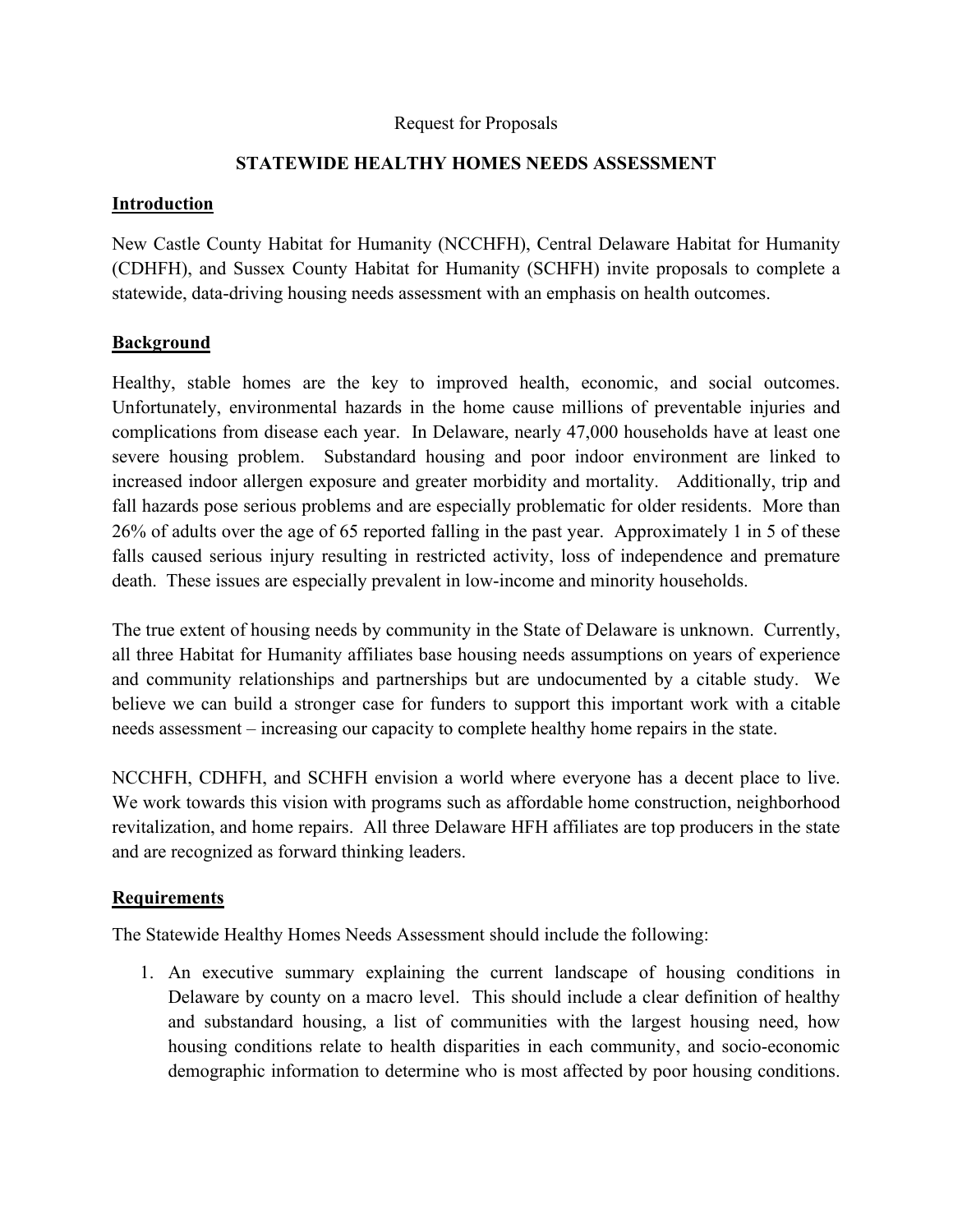Demographic information should include population count, employment and income, household size, age, disability types, special needs, education, gender identity and race.

- 2. An overview section describing how housing affects health, and the long-term benefits of home repairs. Please also include what healthy housing looks like, where it is currently located, and who has access to healthy homes. This section should also include the cost and impact – both short and long term – of poor housing conditions on families, state-run programs, and hospital systems. Also include what repairs have the highest impact and how organizations should prioritize work to be done.
- 3. Interviews with and surveys of community stakeholders families and individuals, community groups, etc. Community surveys should be used to determine housing quality and show where the need for home repairs and accessibility modifications are greatest in each county.
- 4. Perform a count of substandard owner-occupied housing units throughout Delaware including the most common housing issues and how these issues affect each resident's health.
- 5. An estimated average cost to complete all necessary healthy home repairs in the State of Delaware.
- 6. A list of organizations currently involved in healthy homes programs in the state of Delaware.

## **Budget**

The budget to complete the full needs assessment is \$25,000.

# **Timeline**

- 1. Request for Proposal issuance: November 17, 2021.
- 2. Deadline for submission: January 17, 2021.
- 3. Selection of vendor: February 2, 2022.
- 4. Research begins: February 15, 2022.
- 5. Project completion: June 30, 2022.

## **Proposal Guidelines**

Please follow the following format for all proposals:

- 1. Executive summary
	- Describe the project approach and scope of work.
- 2. Background information on your company.
	- Describe your experience completing similar needs assessments and list of key staff who will work on this project.